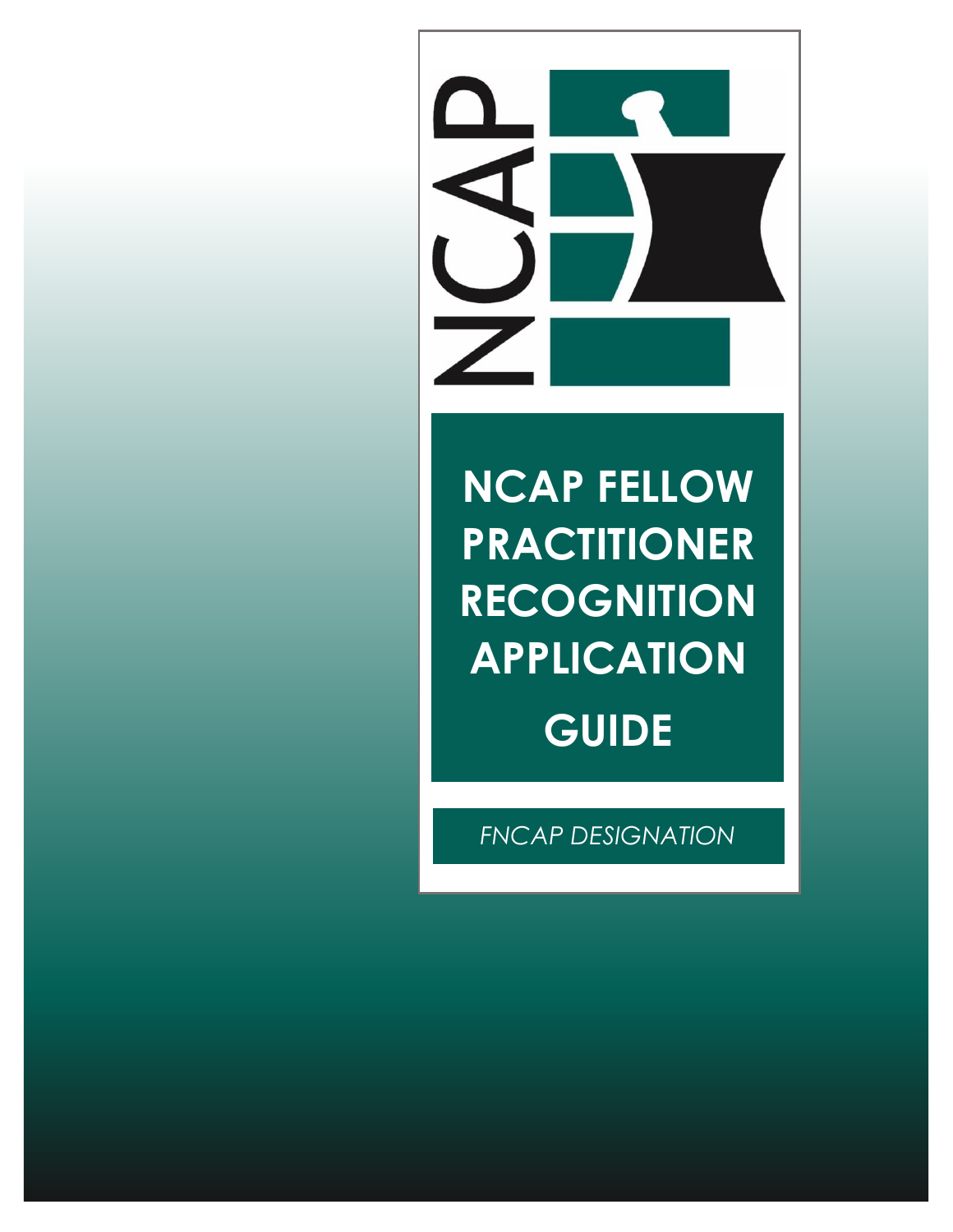



## **INSTRUCTIONS FOR APPLICATION**

- 1. Eligible candidates are encouraged to self-nominate.
- 2. Review eligibility requirements completely and thoroughly before proceeding to online application;
	- a. The intent of this application is to establish an objective basis whereby applicants can be evaluated based on the program criteria.
	- b. A completed application, including all supporting materials, must be submitted by the established deadline.
	- c. The applicant has the burden of establishing that all the criteria have been met.
	- d. Applications may be amended, expanded, or supplemented at any time until the application has been submitted.
	- e. Once the application is submitted, no changes to the application or its accompanying materials can be made.
	- f. An incomplete application shall serve as a basis for denial.
- 3. Fill out on-line application completely and thoroughly by deadline.
- 4. Applicants must have submitted with their application **two (2) letters of support**, of which one letter of support must come from an active NCAP member who can attest to the applicant's qualifications and satisfaction of eligibility criteria. Please **have letters sent to [fellow@ncpharmacists.org](mailto:fellow@ncpharmacists.org)** with a clear subject line (Example: FNCAP Letter of Support for *APPLICANT NAME*).
	- a. Letters of support submitted after the deadline date will not be accepted and will result in an incomplete application.
- 5. A **curriculum vitae or resume** must accompany the application, however; the attachment of a curriculum vitae or resume in lieu of a completely and thoroughly completed application will result in the application for Fellow designation not accepted.
- 6. A **headshot picture** must also be submitted. Photographs/headshots of applicants should be professional in nature wearing uniform, business casual and/or lab coat with plain background.
- 7. The following must also be submitted (found in the online **[application form](https://ncap.memberclicks.net/fncap-application)**): a. Applicant's responses to each of the following:
	- i. Demographic Information (Credentials, Organization, etc.)
	- ii. NCAP Membership Status
	- iii. Applicant Details
		- 1. Education
		- 2. Post Graduate Training (e.g. Residency, Fellowship or Advance Training)
		- 3. Membership in Professional Organizations (Past and Present)
		- 4. Professional Experiences
		- 5. Honors and Awards
		- 6. Publications in the Professional Literature
		- 7. Teaching, Preceptor and Mentoring Commitment to Education Activities
		- 8. Advancing Pharmacy Services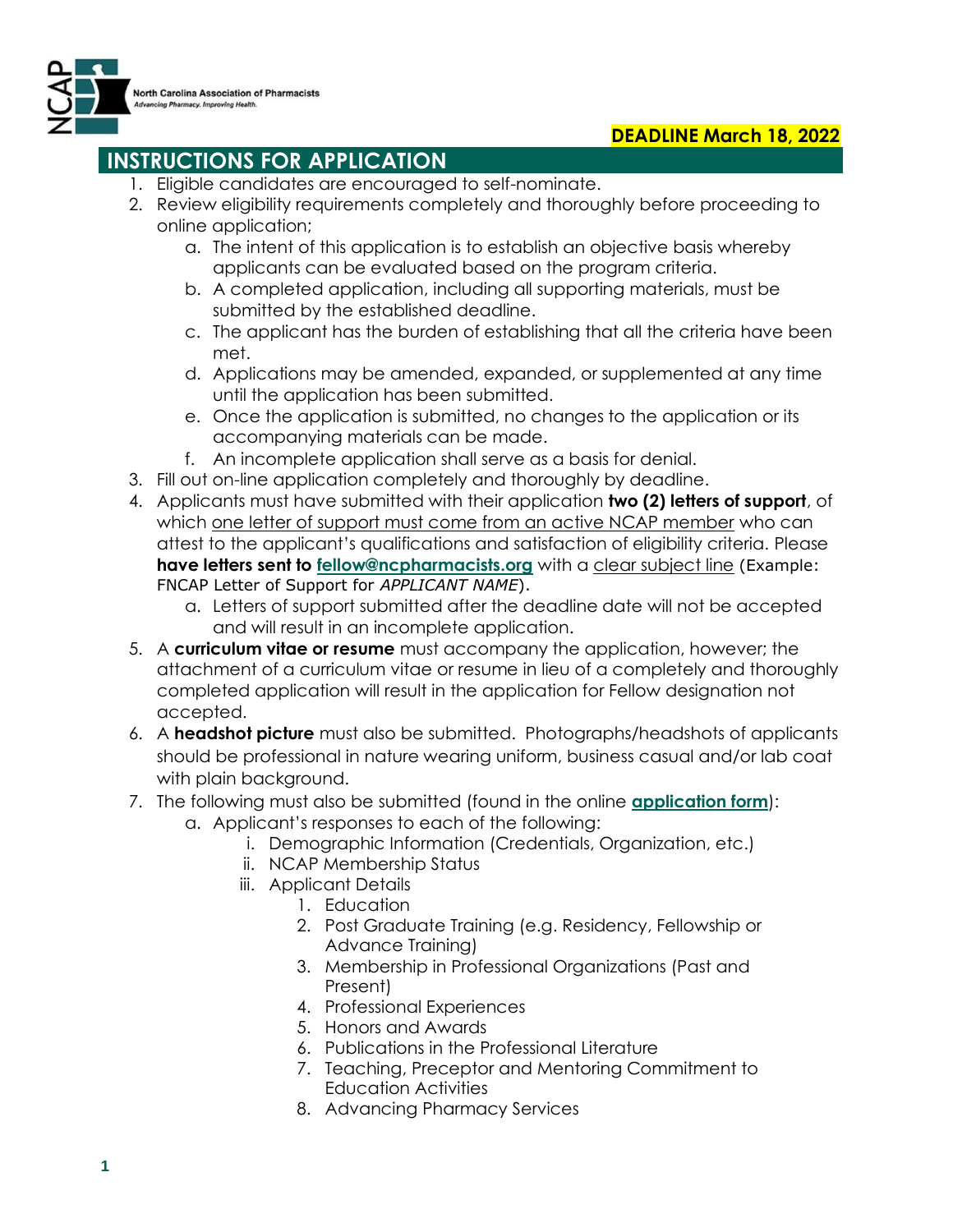

b. A concise, but sufficiently detailed **personal statement** that addresses the applicants significant and sustained contributions to NCAP and the profession of pharmacy. Please limit to less than 350 words.

#### **350-word limit PHARMACIST EXAMPLE - For illustrative purposes only**

*At Sample Medical Center, Dr. John is the Director of Pharmacy and is credited with initiated progressive clinical pharmacy services within acute and ambulatory care settings, launched automated dispensing, and promoted transitions of care for discharging patients. Under his leadership, the pharmacy department, won two prestigious awards from the medical center for services to patients and physicians.*

*Dr. John was a hospital-wide coordinator for the institution's patient-focused work redesign project in 2014. He recently developed an innovative specialty residency in drug information in conjunction with the Sample Corporation; the program began in July 2020.*

*He has been actively involved in the North Carolina Association of Pharmacists for over 20 years, serving on several NCAP Task Forces and as chair for education in 2016, and he received the sample Leadership Award in 2017 following his innovative work.*

*Dr. John also served on the NCAP Board of Directors from 2016-2018. He is a clinical assistant professor at the UNC Eshelman School of Pharmacy and a member of the editorial board of AJHP and ACCP. Dr. John has over 15 publications and has been invited to speak nationally and internationally on topics related to advancing clinical services and work force development.*

#### **350-word limit PHARMACY TECHNICIAN EXAMPLE - For illustrative purposes only**

*At Sample Medical Center, Debra Jones is a certified pharmacy technician for the last 12 years. Ms. Jones has extensive experience in unit dose medication management, distribution, ADC refill and maintenance and sterile compounding experience. She was previously a Pharmacy Technician at XYX Pharmacy where she led several community outreach efforts helping underserved patients. Ms. Jones has shared her community outreach efforts as a co-author in NCAPs journal, North Carolina Pharmacist. She has served as an NCAP ABC Task Force volunteer since 2018.* 

*In addition, Ms. Jones leads the Pharmacy Technician resilience committee at Sample Medical Center and is the Departmental representative to the environmental care team. Deb has been an active member of NCAP for the last 14 years.* 

- c. A concise, but sufficiently detailed response demonstrating **active involvement and leadership in NCAP**. Please limit to less than 500 words. Candidates must support the profession as demonstrated by a record of consistent and active involvement and leadership in NCAP. Examples of activities include, but are not limited to, the following:
	- i. Served on the Board of Directors
	- ii. Serving or have served on a Practice Academy leadership team
	- iii. Chairing or have chaired a committee, task force, or special project team
	- iv. Platform presentations delivered at NCAP meeting
	- v. Poster presentations for NCAP meeting
	- vi. Webinar contributions for NCAP use
	- vii. Participation in policy or legislative events
	- viii. Publications within the North Carolina Pharmacist Journal